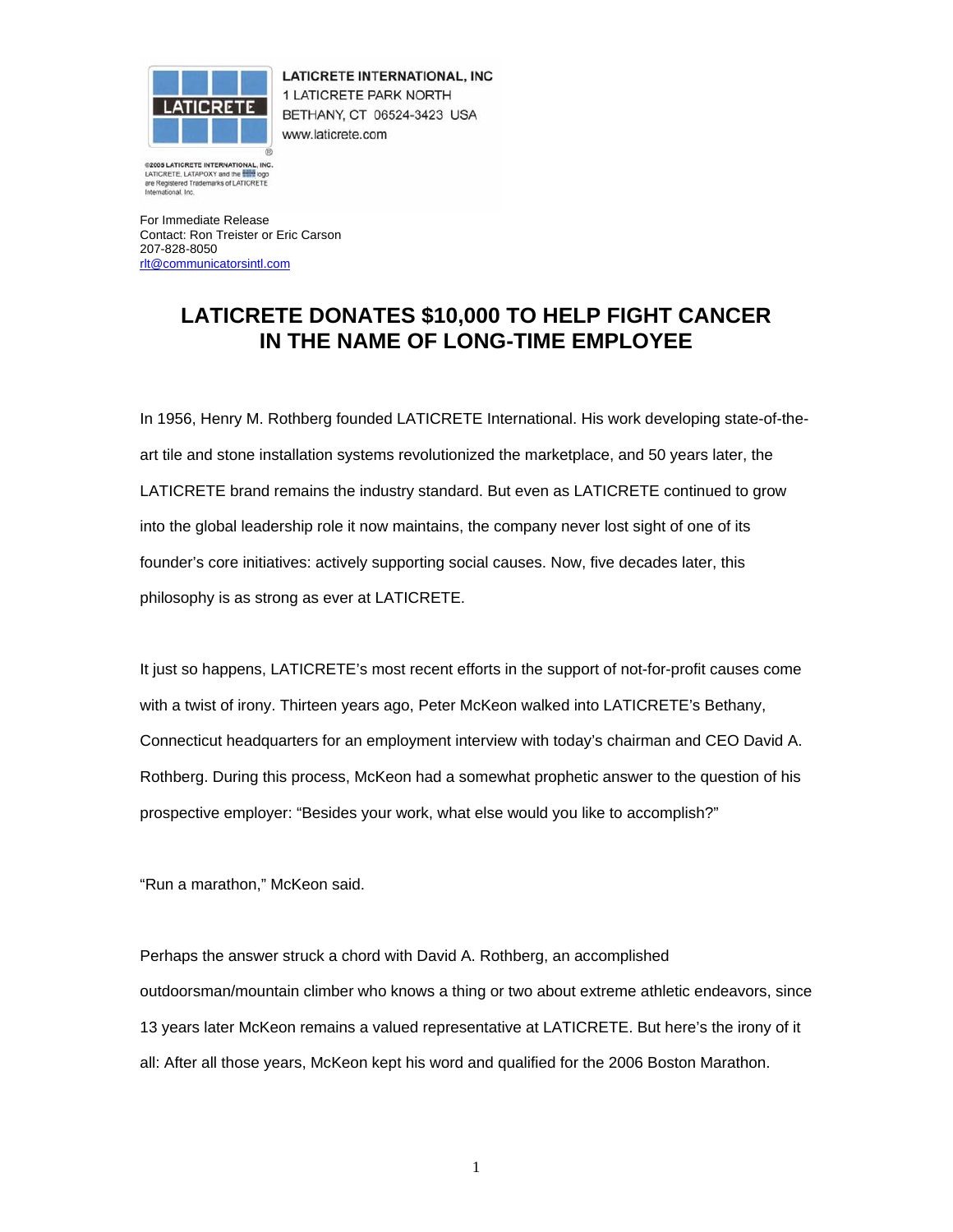Based upon that, in a tremendous showing of support, LATICRETE proceeded to send a check to McKeon in the amount of \$10-thousand dollars addressed to the Dana-Farber Cancer Institute. "This donation is consistent with the philosophy of the current owner and our founder," said Rothberg, "both of whom always stress the importance of giving back to society. We have been very fortunate to be able to do this. Finding the cause and the cure for cancer is very important. This was a great opportunity for us to combine supporting (McKeon) with a very worthy cause. It was the right thing to do."

In recent years, McKeon has had two loved one's diagnosed with cancer, and decided that joining the Dana-Farber Marathon team would be a great way to raise funds and awareness to help find a cure for this insidious disease that has touched the lives of so many. His overall goal, to raise a thousand dollars for every mile he will run (26.2), is off to a great start, considering LATICRETE's generous donation came just weeks after he began his campaign.

"I'm not shocked at how willing LATICRETE was to help out," McKeon said, "officials there have always been very generous. But I was shocked at the dollar amount. It's unbelievable. This was only the second donation that I have received. This is a great way to start. I've been with LATICRETE a long time, and they continue to show their support for their team."

The Dana-Farber Marathon team is a diverse group, ranging from novice runner to experienced marathoner, and last year raised \$3.4 million dollars to help find a cure for cancer. The Dana-Farber Marathon Challenge directs 100% of the proceeds to the Claudia Adams Barr Program in Innovative Basic Cancer Research.

LATICRETE International is a global leader in the manufacturing of tile and stone installation systems, known and trusted for industry leading innovation and expertise. For in-depth technical support and answers to your installation or application questions call toll free: (800) 243-4788 ext 235, or outside the USA: (203) 393-0010, ext 235. (800) 243-4788 in the USA or (203) 393-0010

2